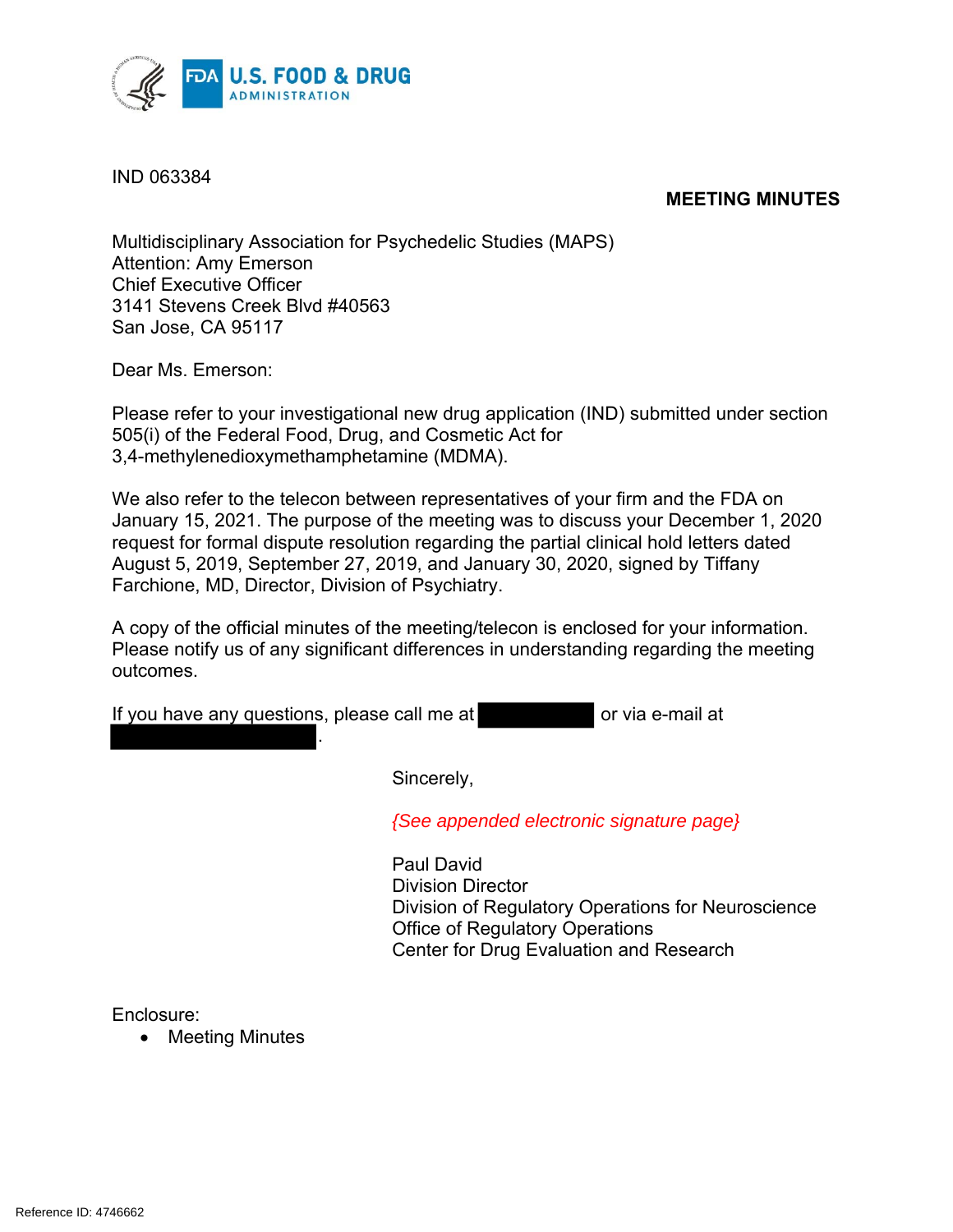

#### **MEMORANDUM OF MEETING MINUTES**

| <b>Meeting Type:</b>          | Type A                                                       |
|-------------------------------|--------------------------------------------------------------|
| <b>Meeting Category:</b>      | <b>Formal Dispute</b>                                        |
| <b>Meeting Date and Time:</b> | January 15, 2021 12:00 PM - 1:00 PM                          |
| <b>Meeting Location:</b>      | Teleconference                                               |
| <b>Application Number:</b>    | <b>IND 063384</b>                                            |
| <b>Product Name:</b>          | 3,4-methylenedioxymethamphetamine (MDMA)                     |
| Indication:                   | <b>Posttraumatic Stress Disorder</b>                         |
| <b>Sponsor Name:</b>          | Multidisciplinary Association for Psychedelic Studies (MAPS) |
| <b>Regulatory Pathway:</b>    | 505(b)(2) of the Federal Food, Drug, and Cosmetic Act        |
| <b>Meeting Chair:</b>         | Billy Dunn, MD                                               |
| <b>Meeting Recorder:</b>      | Paul David, RPh, RAC                                         |

#### **FDA ATTENDEES**

#### **Office of Neuroscience**

Billy Dunn, MD, Director Eric Bastings, MD, Deputy Director

#### **Office of Neuroscience, Division of Psychiatry**

Tiffany R. Farchione, MD, Director Bernard Fischer, MD, Deputy Director Javier Muñiz, MD, Associate Director for Therapeutic Review Jean Kim, MD, Clinical Team Leader Nancy Dickinson, PharmD, Clinical Reviewer Juliette Touré, PharmD, BCPP, Senior Policy Advisor

#### **Office of Neuroscience, Division of Anesthesiology, Addiction Medicine, and Pain Medicine**

Silvana Borges, MD, Deputy Director (Acting) Gioia Guerrieri, MD, Clinical Reviewer

#### **Office of Regulatory Operations, Division of Regulatory Operations - Office of Neuroscience**

Paul David, RPh, RAC, Division Director CDR Sarah Seung, PharmD, Regulatory Project Manager

#### **Office of Program Operations**

Cathryn Lee, MSN, CRNP, Lead Regulatory Project Manager (detail)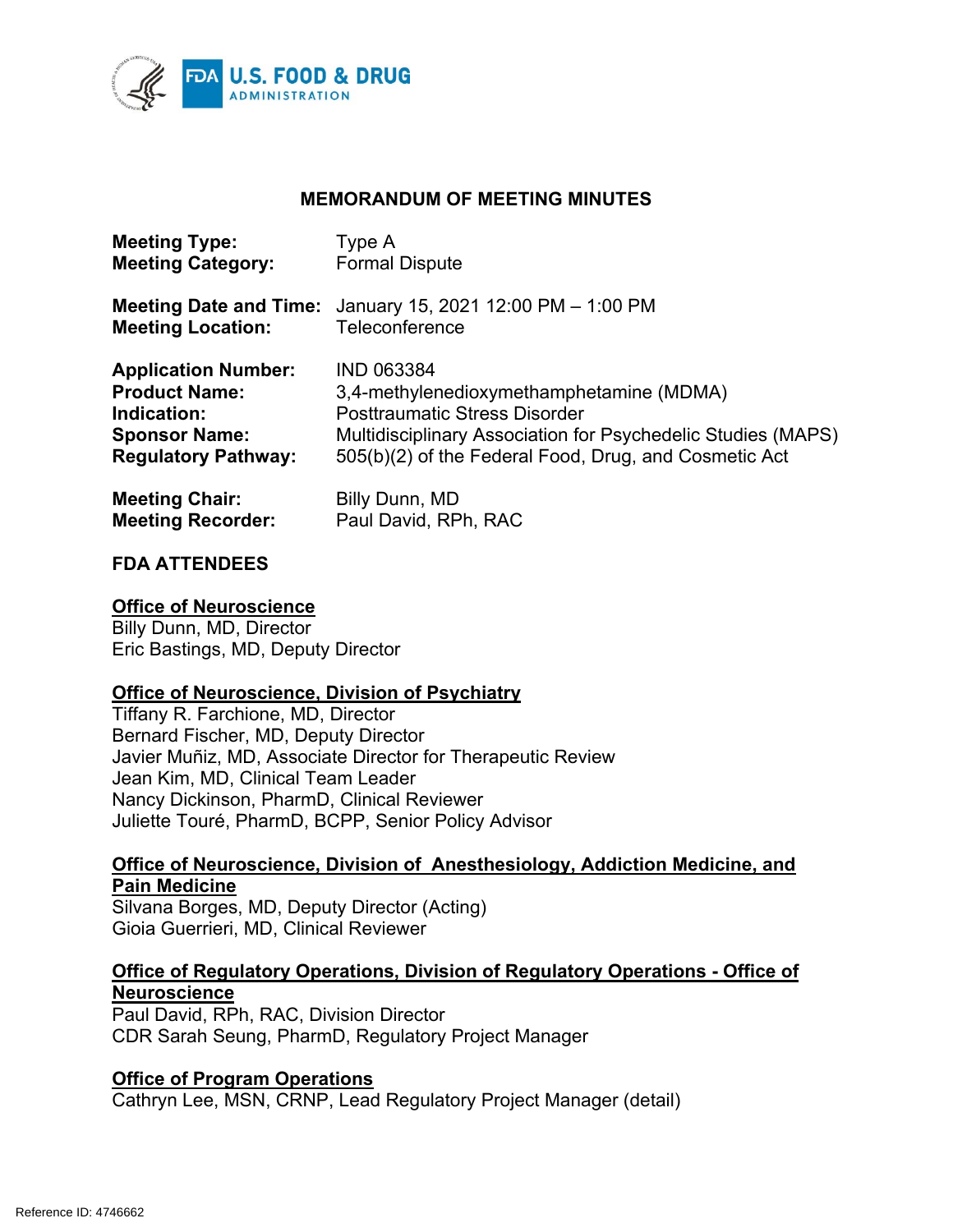IND 063384 Page 2

#### **Office of Executive Programs**

Melissa Sage, CDER Formal Dispute Resolution Program Manager

#### **SPONSOR ATTENDEES**

#### **Multidisciplinary Association for Psychedelic Studies**

Rick Doblin, PhD, Executive Director Amy Emerson, Chief Executive Officer Berra Yazar-Klosinski, PhD, Deputy Director, Head of Research Development and Regulatory Affairs Corine de Boer, MD, PhD, Chief Medical Officer, Head of Safety Michael Mithoefer, MD, Senior Medical Director for Medical Affairs, Training and **Supervision** Rebecca Matthews, Director and Head of Clinical Operations Allison Coker, PhD, Regulatory Affairs Specialist Joy Sun Cooper, Head of Commercialization Shannon C. Carlin, MA, AMFT, Director and Head of Training and Supervision

#### **Hyman, Phelps & McNamara, P.C.**

Josephine M. Torrente, JD, Counsel to MAPS Deborah L. Livornese, JD, Counsel to MAPS

#### **1.0 BACKGROUND**

On December 1, 2020, Multidisciplinary Association for Psychedelic Studies (MAPS) submitted a Formal Dispute Resolution Request (FDRR) for 3,4 methylenedioxymethamphetamine (MDMA). The FDRR is related to the partial clinical hold letters dated August 5, 2019, September 27, 2019, and January 30, 2020. MAPS requested a meeting with the FDA to discuss their FDRR. The meeting took place on January 15, 2021.

The partial clinical hold was imposed on Protocol MT2, entitled "A Phase 1, Open-Label, Multi-Site Study to Assess Psychological Effects of MDMA-Assisted Psychotherapy when Administered to Healthy Volunteers." The most recent letter dated January 30, 2020, provided the following reasons to retain the partial clinical hold: 1) Unreasonable and significant risk of illness or injury to human subjects and 2) Unqualified clinical investigators.

MAPS contends that Study MT-2 would not expose the healthy volunteer subjects to an unreasonable or significant risk of illness or injury and the Clinical Investigators and Facilitators conducting the study are qualified by reason of their training and experience, evidenced by licensure by applicable government authorities.

**U.S. Food and Drug Administration** Silver Spring, MD 20993 **www.fda.gov**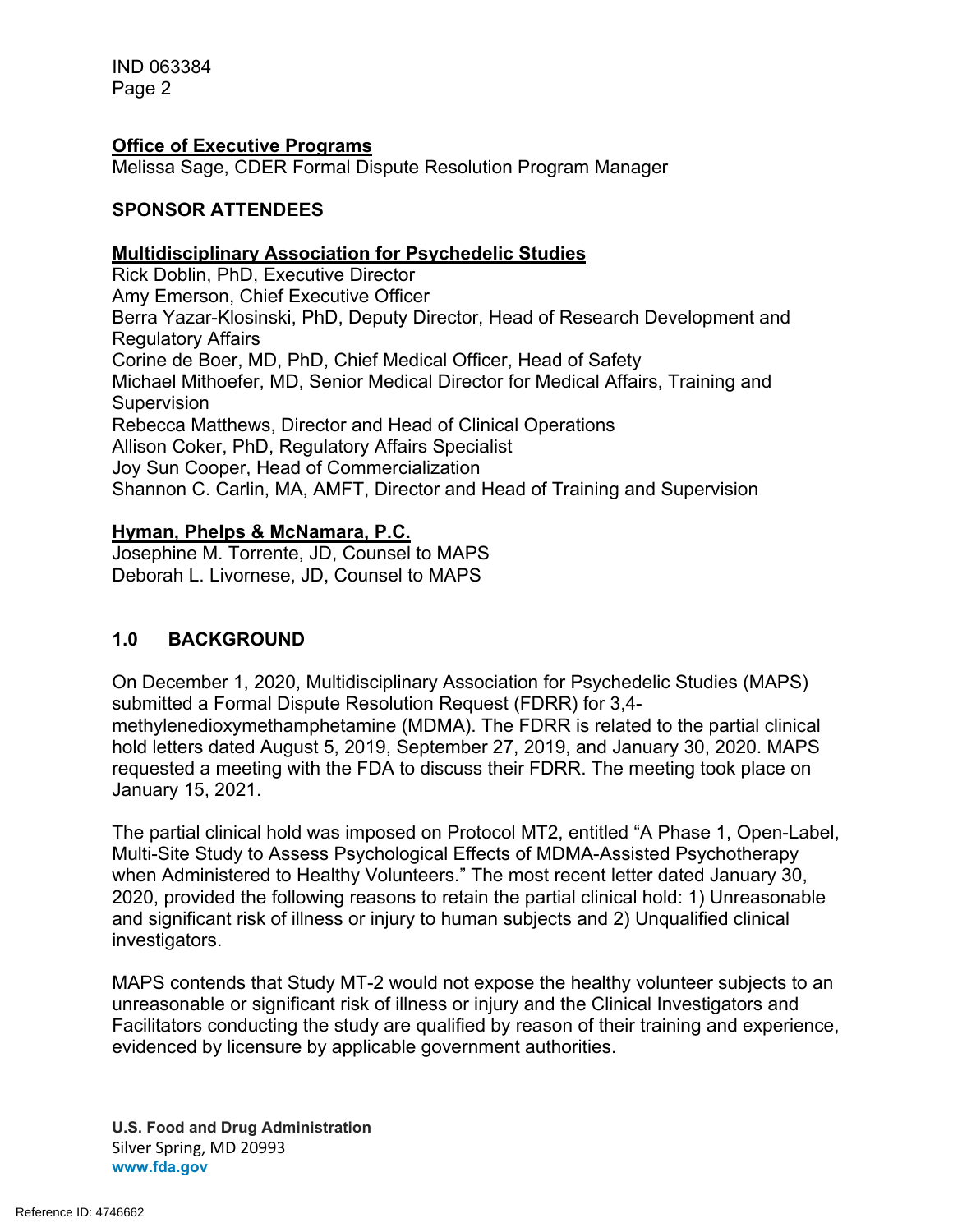#### **2.0 DISCUSSION**

MAPS provided a presentation (see attached), summarizing their dispute resolution request. Please refer to the attached document for additional detail. Highlights of the discussion are as follows:

- Although not part of the FDRR, the Agency inquired about the phase 3 MAPP1 topline results. MAPS stated that there was statistically significant improvement on the CAPS-5 outcome measurement. A meeting to discuss these results with the review division has been requested.
- MAPS has an ongoing phase 1 crossover study, MT-1, similar to the MT-2 study that was placed on a clinical hold. The primary difference is that the MT-2 study has a self-compassion primary endpoint, and MAPS considers this a different focus when compared to the MT-1 study.
- The MT-1 and MT-2 studies have similar patient populations and similar inclusion criteria to exclude subjects with psychiatric disorders.
- The meeting concluded with a discussion of the investigator qualifications (a reason for the clinical hold). MAPS contends that the investigator qualifications and criteria for MT-2 are similar to their ongoing studies that were allowed to proceed.

#### **3.0 DISCLAIMER**

This meeting was not conducted with the expectation that decisions would be made or agreements reached at the meeting. The issues discussed were taken into careful consideration by the deciding authority when reaching a decision regarding the formal dispute resolution request.

#### **4.0 ATTACHMENTS**

Presentation slides provided by MAPS

**U.S. Food and Drug Administration** Silver Spring, MD 20993 **www.fda.gov**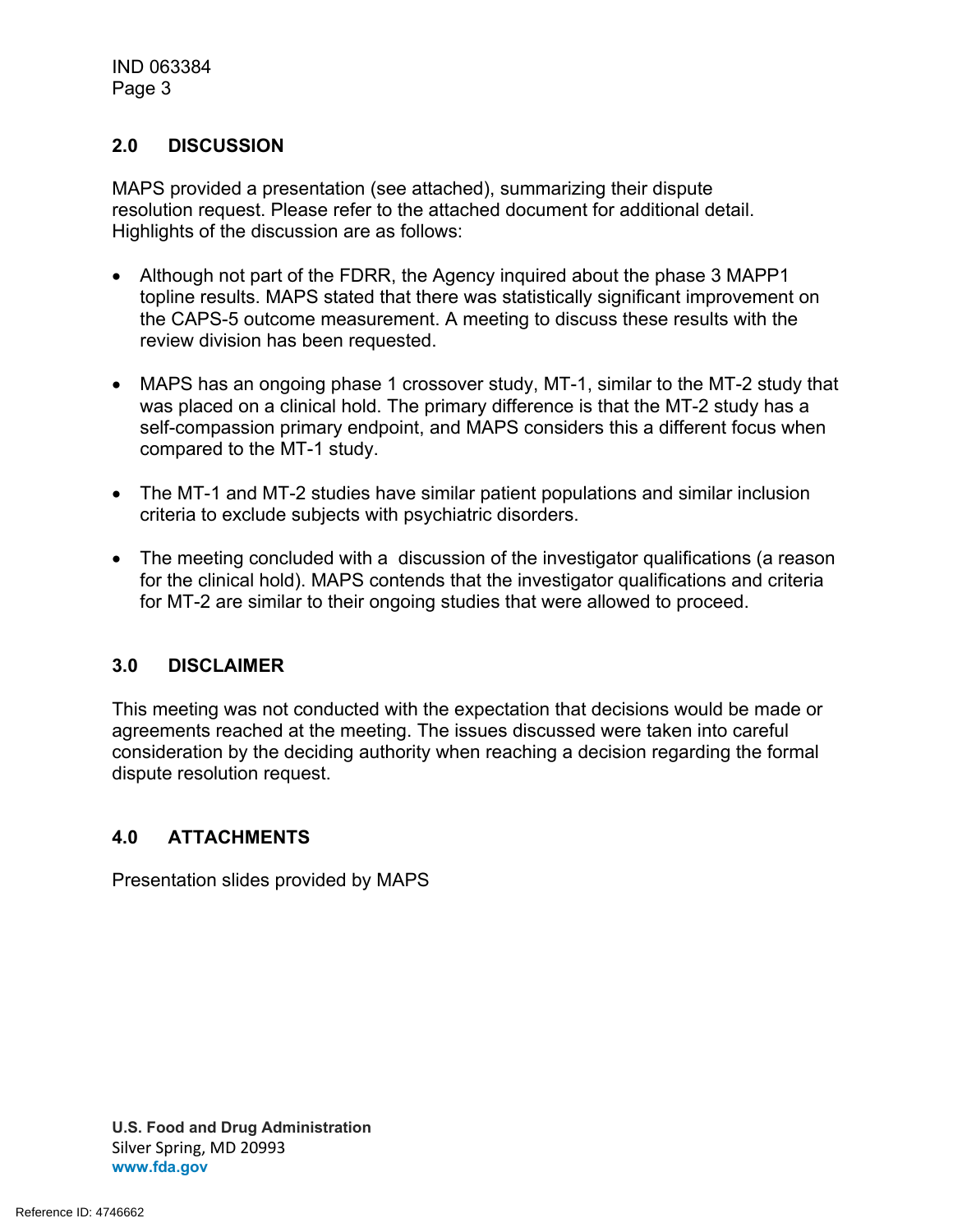## **FDRR Type A Meeting IND 063384**

3,4-methylendioxymethamphetamine **Posttraumatic Stress Disorder** 

**January 15, 2021** 



# **MAPS**<br>Public Benefit<br>Corporation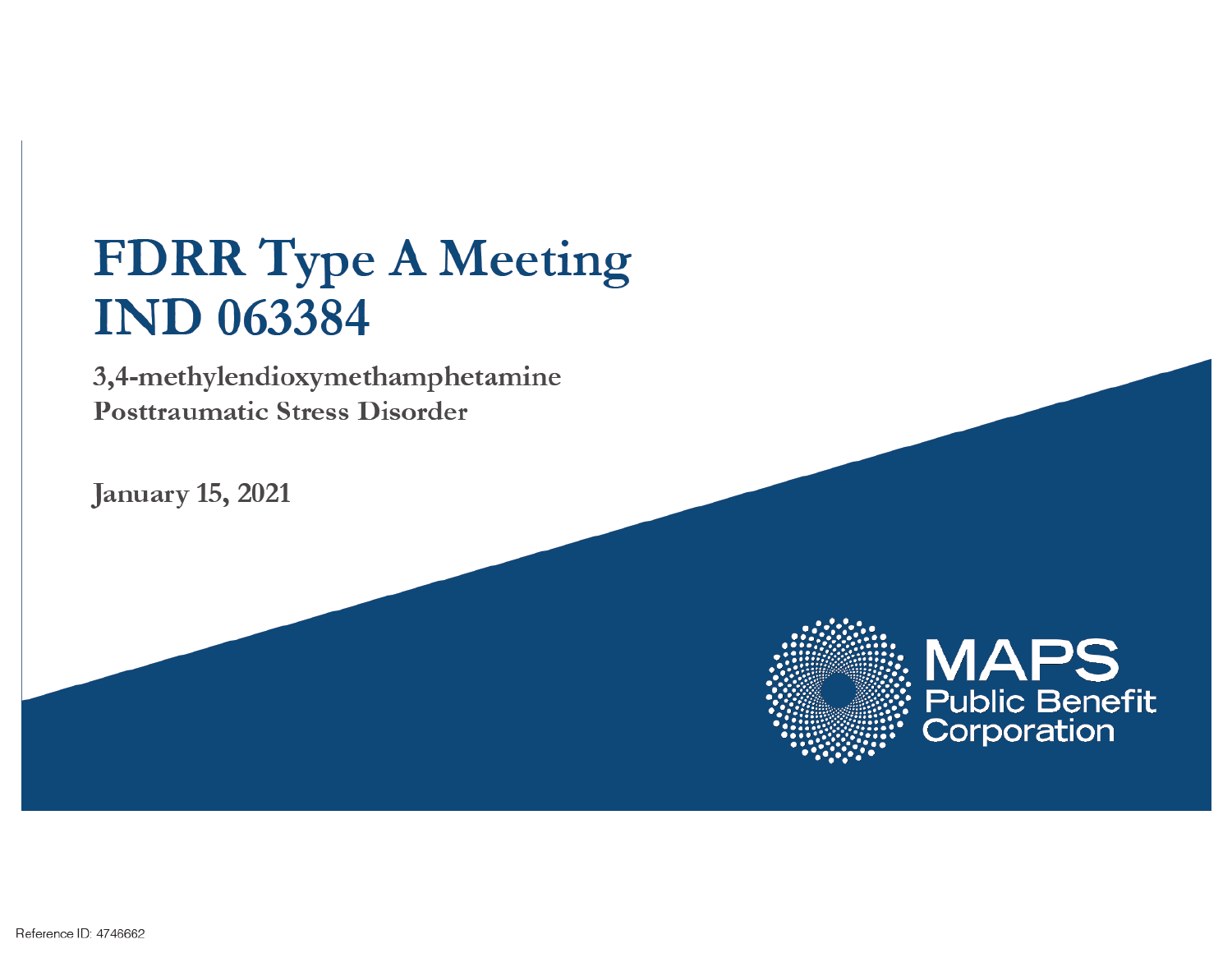### Background



- IND 063384 investigates MDMA-assisted psychotherapy as a treatment for moderate to severe PTSD o 2001: IND opened
	- o 2017: Breakthrough Therapy Designation (on basis of dose-dependent, durable efficacy in randomized, controlled Phase 2 studies)

o 2020: First pivotal study (MAPP1) completed under SPA; second study (MAPP2) currently enrolling

- Study MT-2, a Phase 1 study in healthy volunteers, is on clinical hold ٠ o Division of Psychiatry asserted deficiencies
	- Unreasonable and significant risk of illness or injury
	- Unqualified clinical investigators
- FDRR Requested Action ٠ o Removal of the clinical hold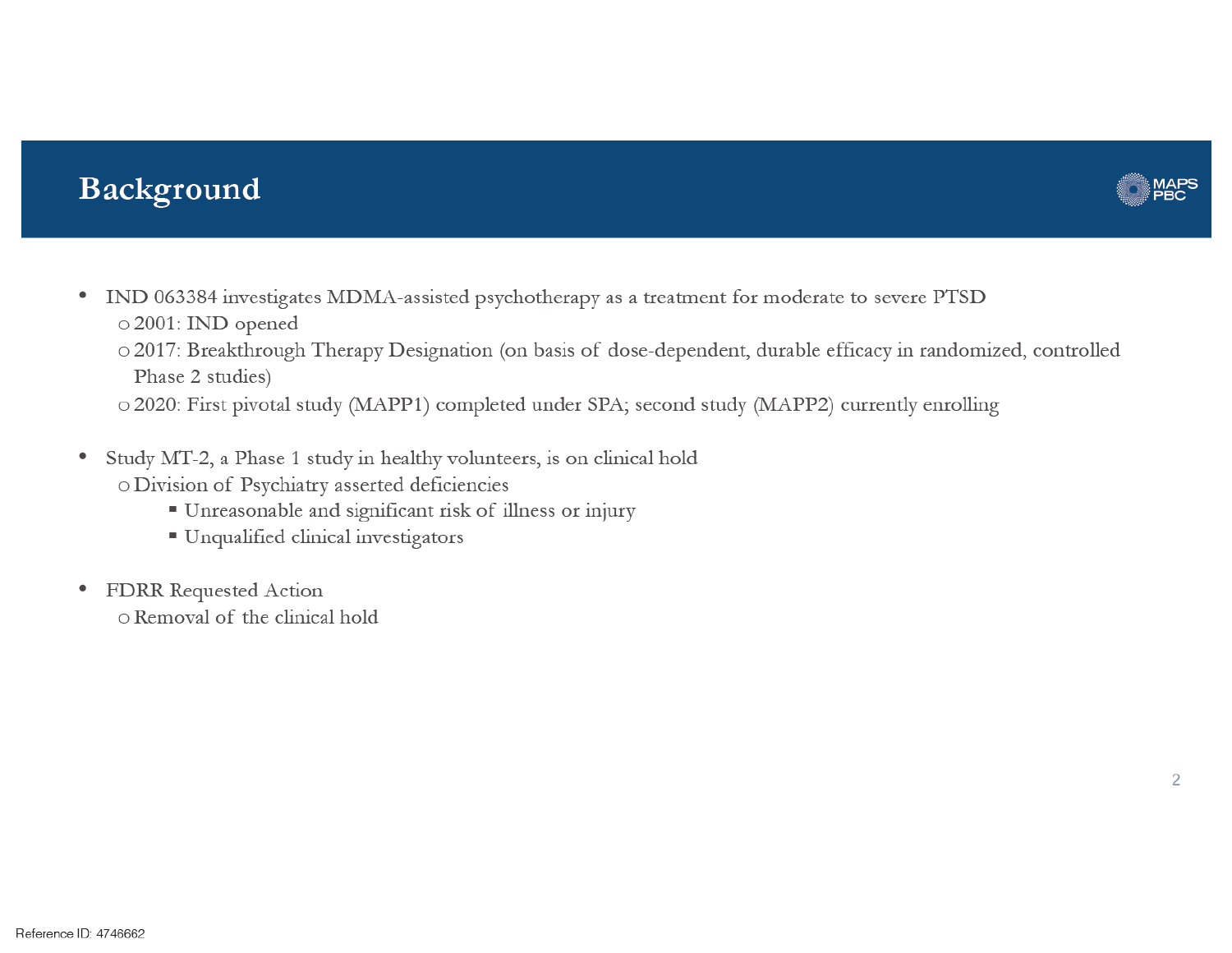## Study MT-2 Design: Phase 1, open-label, single-arm, multi-center



3

Objective: Explore safety and psychological effects of MDMA and expand knowledge of MDMA-therapy trainees

#### **Study Visits Overview**



#### **Study Design Elements**

| Planned sample                          | 150 healthy normal volunteers                                                                                                                                                                                                                                                                                                                                                                                                                                                                                                                |  |
|-----------------------------------------|----------------------------------------------------------------------------------------------------------------------------------------------------------------------------------------------------------------------------------------------------------------------------------------------------------------------------------------------------------------------------------------------------------------------------------------------------------------------------------------------------------------------------------------------|--|
| Relevant eligibility<br>criteria        | Education or training in psychotherapy<br>٠<br>Screening assessments by Independent Rater via the MINI<br>Eligibility determined by site physician and MAPS medical<br>monitor<br>Exclusion of subjects with potential psychiatric disorders<br>or history of mood/anxiety disorder not in remission<br>No current relevant psychiatric diagnosis<br>No history of bipolar affective disorder type 1<br>No history of primary psychotic disorder (MINI)<br>No 10-year history of suicide attempt<br>No score $\geq 1$ on C-SSRS in past year |  |
| Measures of<br>psychological<br>effects | Self Compassion Scale<br>Positive and Negative Affect Schedule<br>Acceptance and Action Questionnaire-II<br>Professional Quality of Life Scale<br>Maslach Burnout Inventory - Human Services Survey                                                                                                                                                                                                                                                                                                                                          |  |
| Measures of safety                      | Incidence and severity of various AEs and AESI including<br>suicidal ideation and behavior, cardiac function and abuse<br>liability                                                                                                                                                                                                                                                                                                                                                                                                          |  |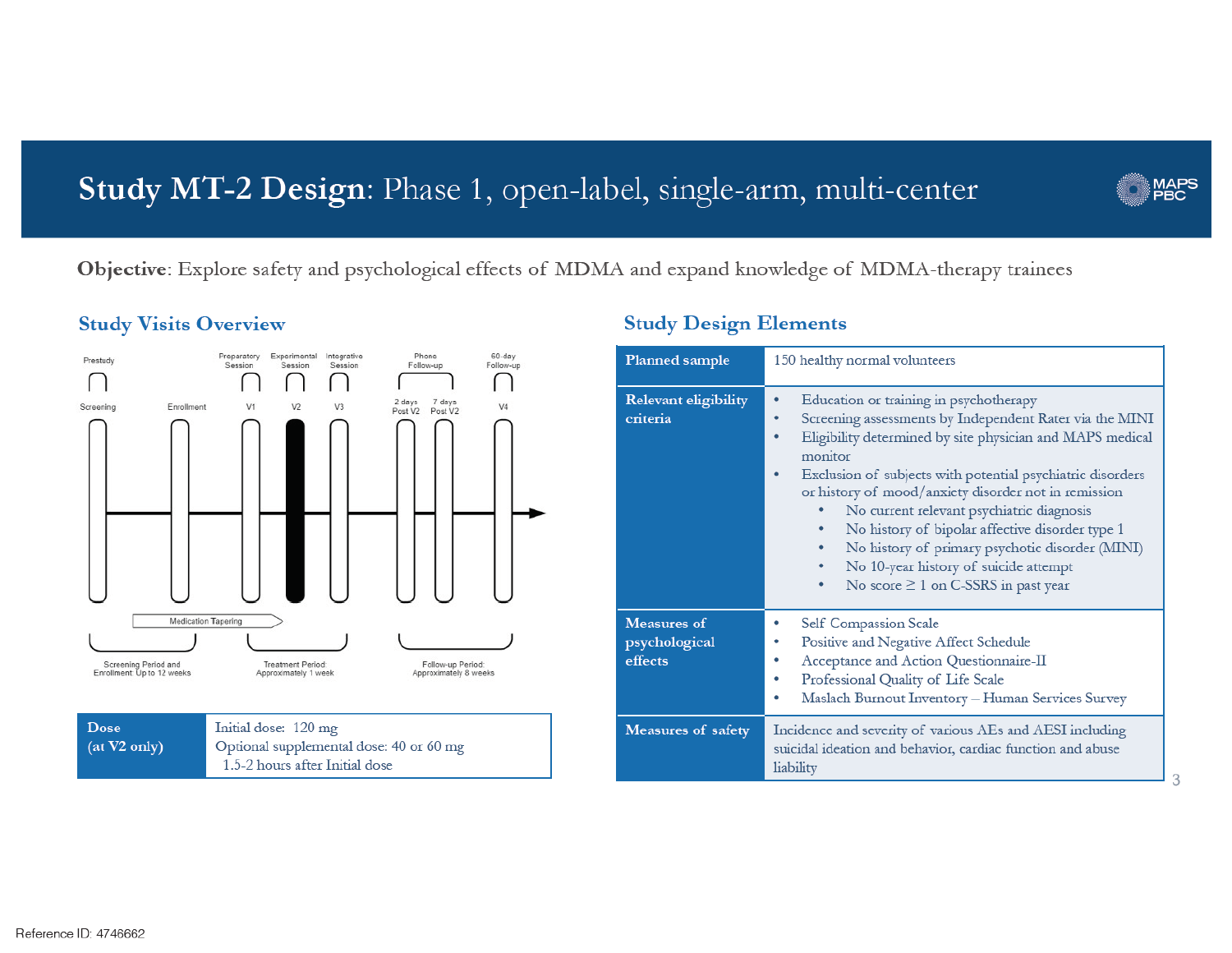## "Unreasonable and Significant Risk of Illness or Injury"



- Clinical hold safety concerns based on Phase 1 Study MT-1 ٠ o "Blindness"
	- Single event of blurred peripheral vision (mild) in healthy volunteer taking either MDMA or placebo initially miscoded as "blindness" in electronic CRF
	- Resolved without treatment during Experimental Session (within 4 hours)
	- " Total of 2 participants experienced the "expected" (per IB) AE of "Vision Blurred"
	- o "Severe suicidality and intentional self-harm"
		- No incidents of suicidal behavior
		- One AESI of suicidal ideation in healthy volunteer taking either MDMA or placebo
			- History of suicidal ideation and lifetime C-SSRS positive for suicidal ideation/behavior
			- SI event during Experimental Session; decreased from active to passive ideation by conclusion of session
			- Fully resolved 3 days following Experimental Session
		- MT-2 conducted in a therapeutic environment where subject is monitored by trained investigators for 8 hours
		- Risk to healthy volunteer subjects is lower than in PTSD subjects who have a higher baseline risk
			- . No signal in Phase 2 or Phase 3 studies based on C-SSRS or AEs
			- Phase 2 and 3 studies not on hold
- Risks do not meet regulatory threshold of "unreasonable and significant" ٠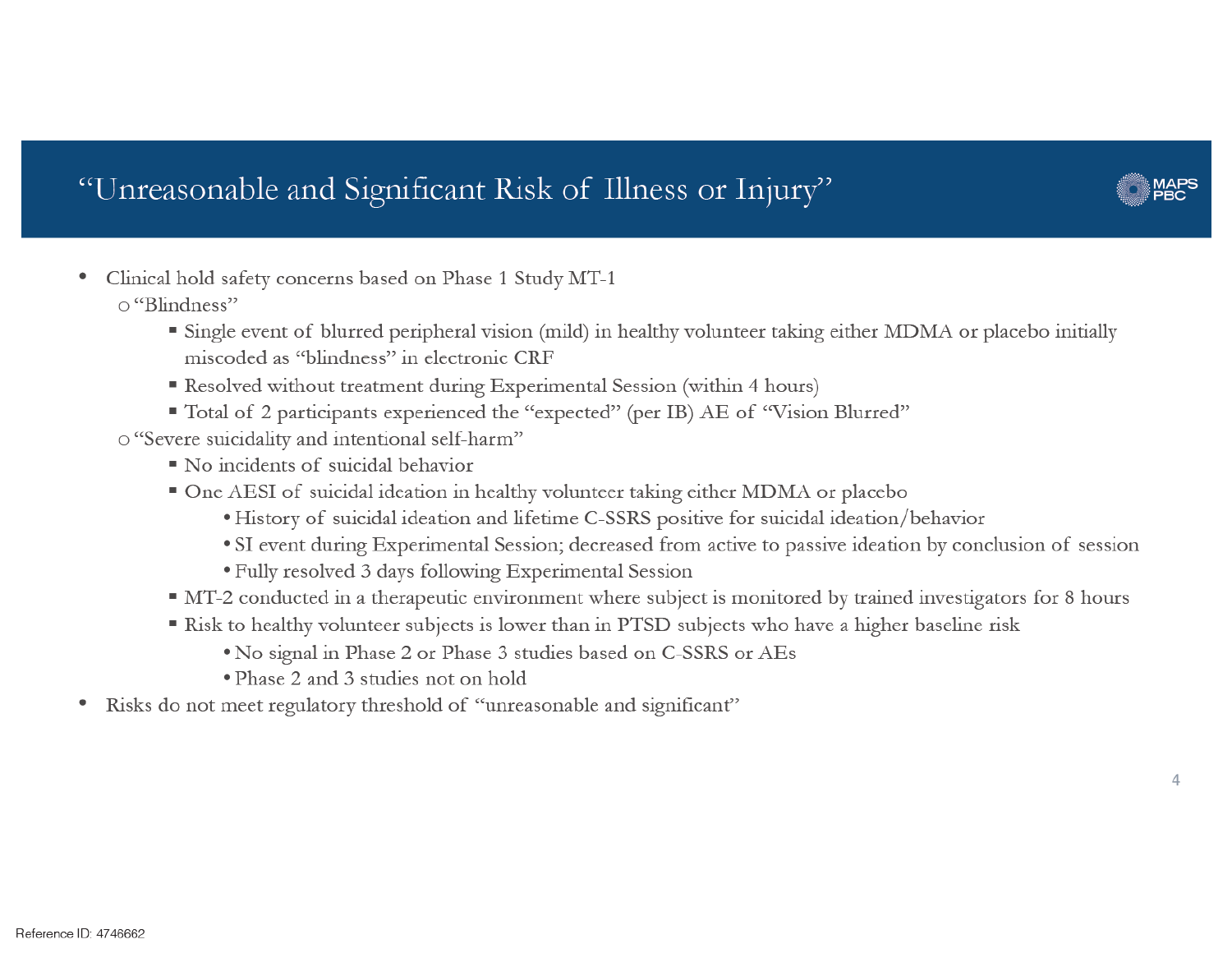## Benefit Inherent in Study MT-2

- Potential for direct benefit to subjects is not required in Phase 1
	- o Opportunity to support biomedical research benefits society
	- o Ability to gain insights into experience of undergoing MDMA-assisted psychotherapy from participants trained/educated in psychotherapy
	- o Opportunity to isolate psychological effects of MDMA from those of PTSD to inform labeling
	- o Opportunity to isolate self-compassion effects of MDMA to better understand clinical effects in PTSD and other conditions
- MT-2 does provide potential personal and professional benefit to subjects
	- o Multiple psychotherapy sessions (with and without MDMA) offer potential increased emotional regulation and personal understanding
	- o Personal experience with treatment modality may be beneficial to treatment providers and their future therapy patients

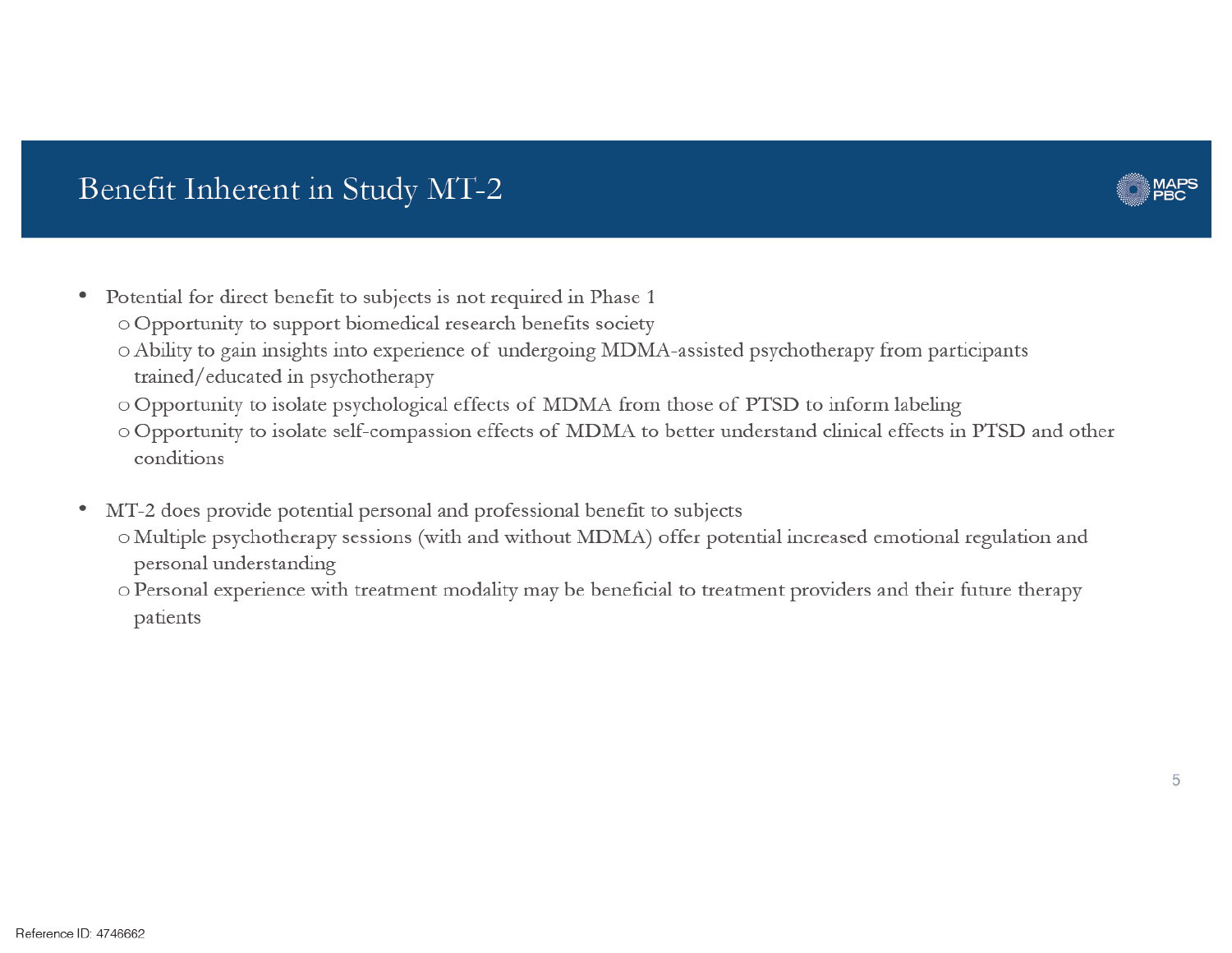## "Unqualified Clinical Investigators"

- MT-2 investigator requirements
	- o Two-person psychotherapy teams
		- At least one licensed psychotherapist
	- o Physician
		- Determine subject eligibility at screening
		- Assess subject safety throughout study, including Experimental Session (no on-site requirement))
- Clinical hold seeks to establish unique/novel requirements for Study MT-2 o Doctoral level therapists
	- o Physician on-site during MDMA-assisted session
- Change in requirements is not evidence-based o No scientific rationale or literature support provided in clinical hold
- 15 studies, in 366 subjects, have been safely conducted under this IND o Includes Phase 1 Study MT-1 O Includes Phase 3 Study MAPP-1
	- o AE profile does not involve AEs of the sort that would require an MD on-site to avoid serious harm
- MT-2 investigators are appropriately qualified

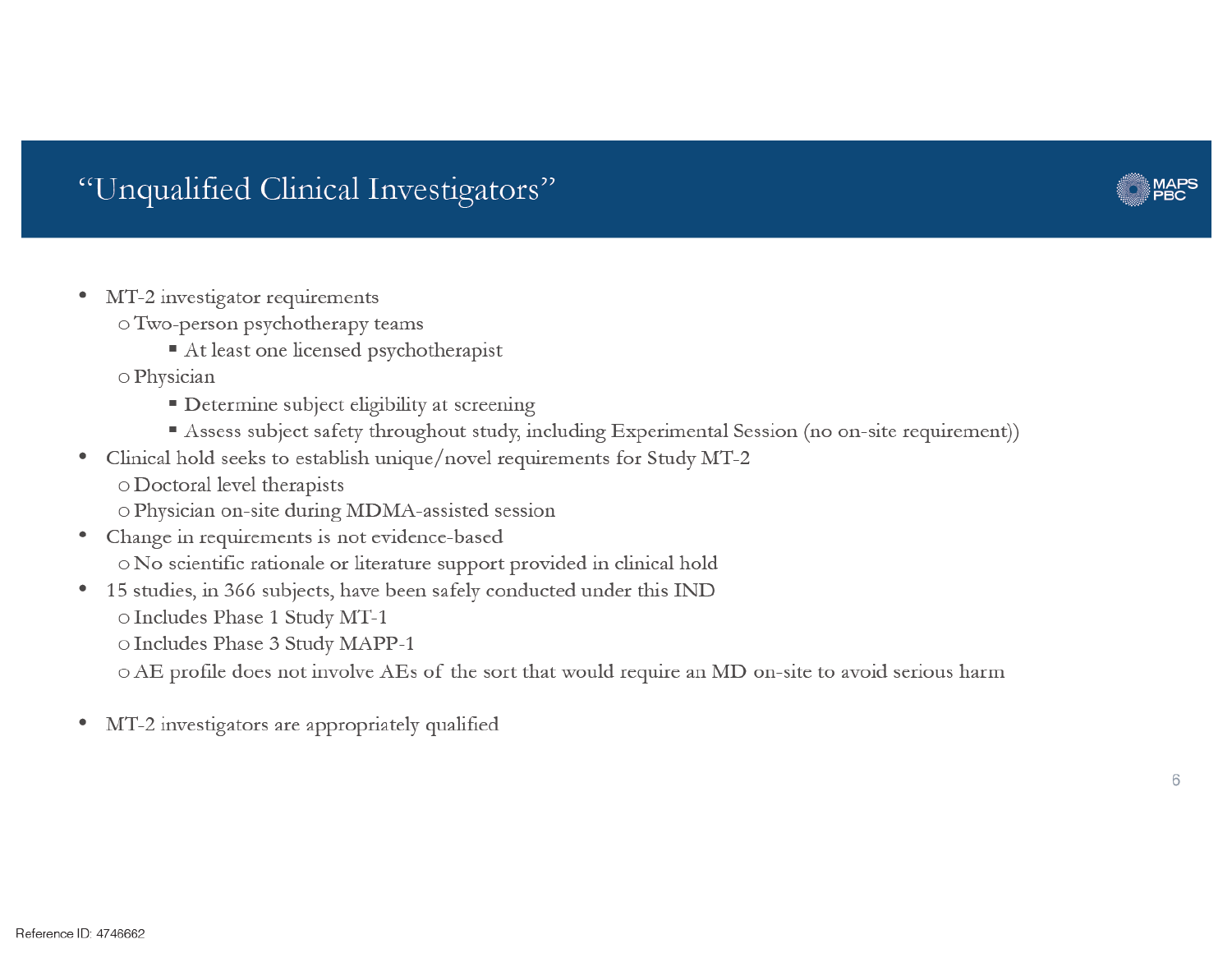## Requested Action/Findings



MAPS requests that the Office of Neuroscience lift the clinical hold on Study MT-2

oStudy subjects not exposed to an unreasonable or significant risk of illness or injury

oClinical investigator qualification requirements reflect appropriate training and experience to conduct the study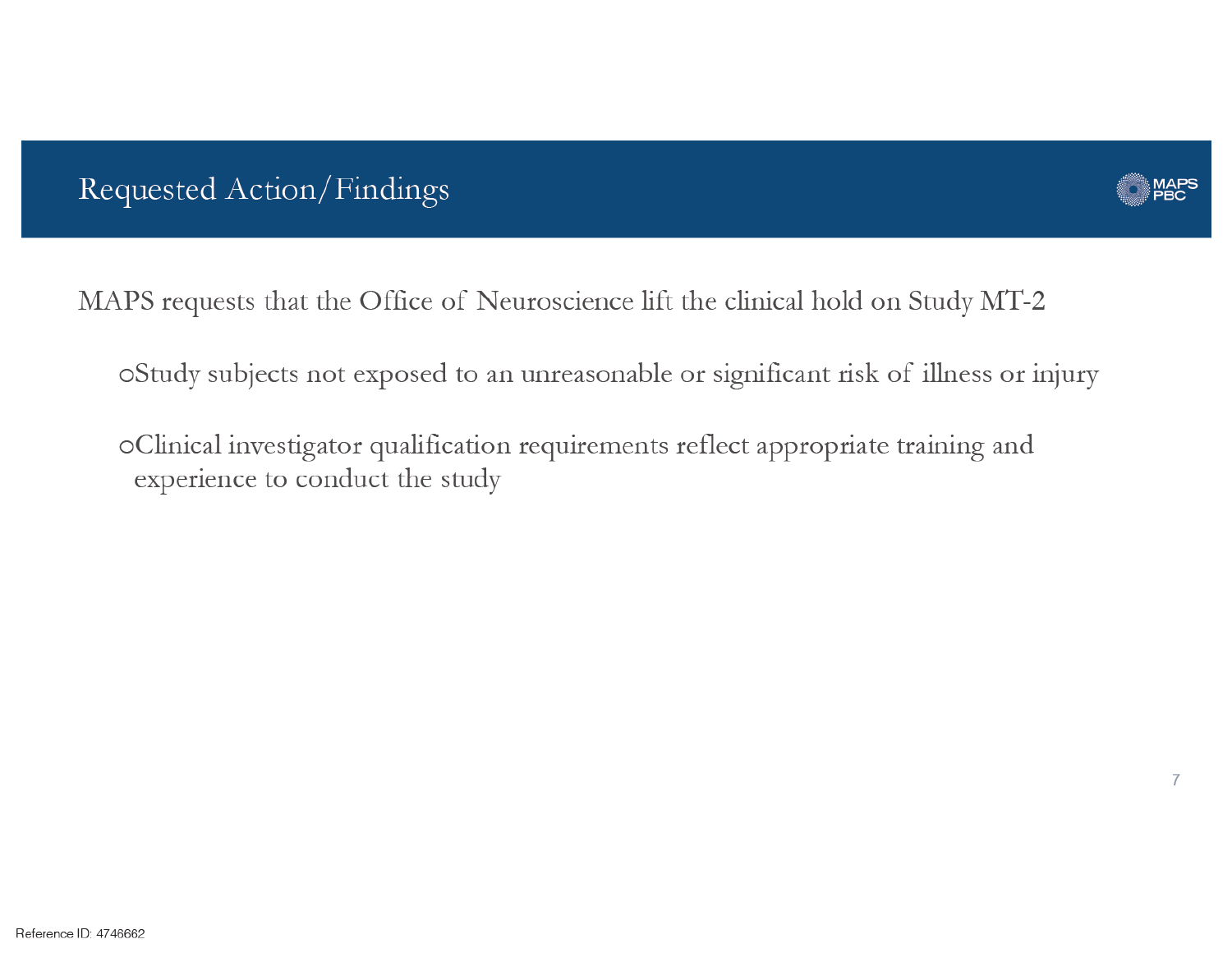

## Questions & Discussion